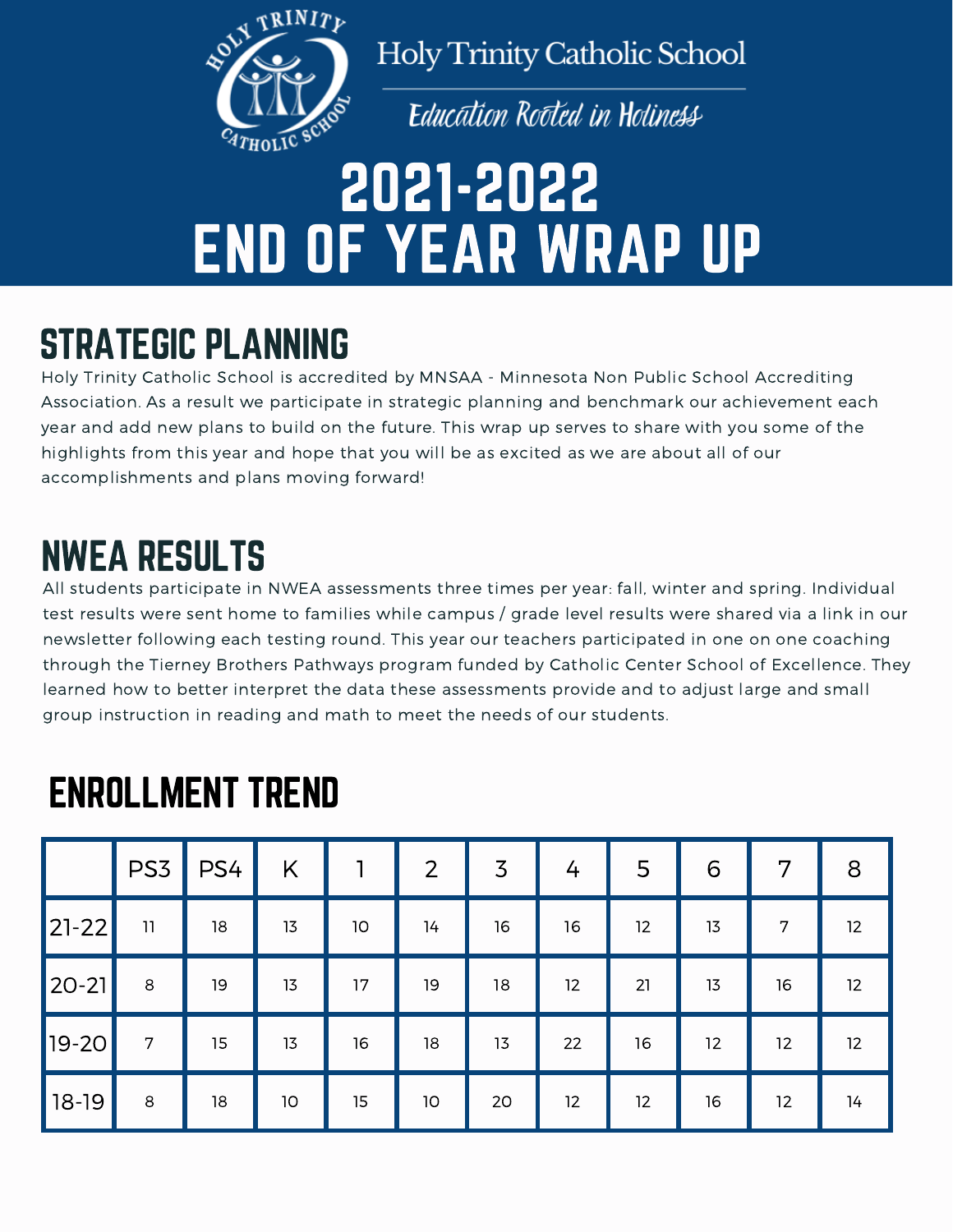#### **FINANCES - FY 2021**

Data provided by PASC\* FY 2022 closes June 30



Staffing Exp - \$821,254

Facilities Exp - \$52,833

Instructional & Program Exp - \$184,586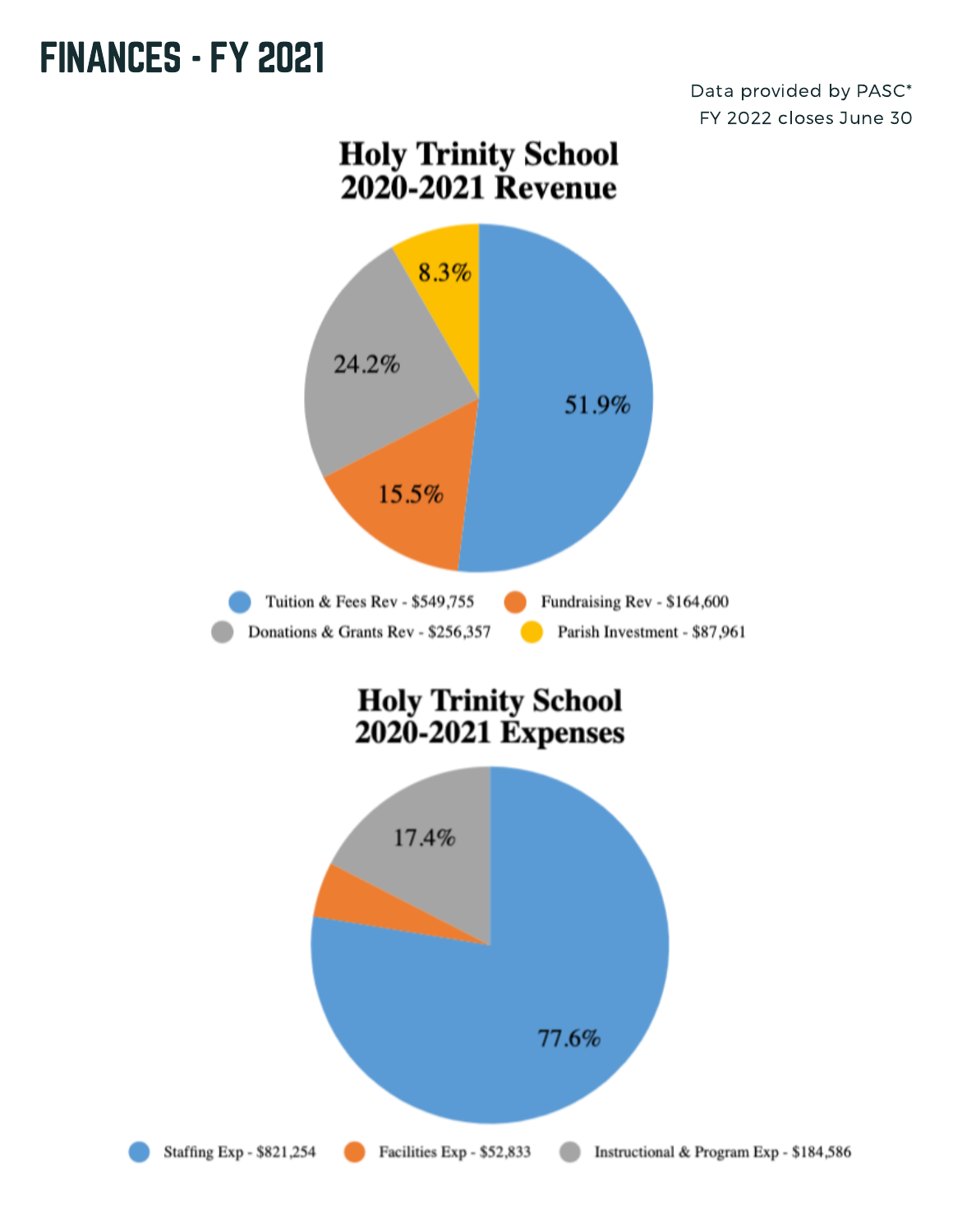# OUR SUCCESSES

- This year we began trimester surveys for parents to provide essential feedback as to how the year is going and give insight on various matters. Overall, we had 25% participation.
- Our Cafeteria got a refresh with new paint on the walls and ceiling, a refinished floor and new area rugs and new carpet on the stage area thanks to several grants. New tables and chairs are set to be delivered any day now.
- An Admissions Committee was created and included: principal, secretary and preschool director. The application process was streamlined and made more client friendly. Our committee meets each week to review applications.
- We instituted continuous enrollment for our families with the use of TADS and to simplify the process for families. Feedback was overwhelmingly positive as parents appreciated not filling out the forms, again, for each child.
- TADS was fully implemented for enrollment (summer 21), tuition agreements (summer 21) and all ancillary billing. Our tuition and fee collection rate is high and has streamlined various processes for our families and administration.
- Our website received a full overhaul when our new principal was hired. The new site is engaging and provides up to date information and can be edited in a moment's notice.
- Faculty and administration have created a curriculum renewal cycle to begin in 2022-2023.
- We have worked hard to articulate our mission at every opportunity and our faculty and school advisory committee began work on more accurately articulating what we mean by Excellence in Education.
- SOAR! As a retention strategy, our students spent an hour visiting the next grade level and participating in fun and hands-on activities. Our teachers created grade level vision documents to highlight each grade and these are now posted on our website.
- Teachers developed SOAR summer reading and math activities to help students keep their academic skills sharp during the summer months.
- We utilized federal ESSER funds to pay our teachers to evaluate curriculum pacing and create pacing guides to be used for future years.
- We created a strong budget that reflected accurate spending and income to have a strong year ahead.
- Teachers participated in a day long workshop on Assessment. We refreshed our Assessment Philosophy, discussed a variety of assessment strategies and updated our grading scale.
- We have increased the base salary of our teachers to \$31,000/ year.
- Spring Fling was a huge success with 147 attendees! We raised over \$31,000 for our fund-a-need to replace and enhance our playground blacktop. We raised over \$17,000 in our various auctions to support our Home and School Association.
- Tuition scale was addressed to best meet the financial needs of our school.
- We hired a part time Communications Coordinator to take on our newsletters, social media, and a variety of other communication tasks. This individual is also responsible for updating and maintaining our alumni database in Salesforce.
- We increased our retention of PK 4 to Kindergarten for the 22-23 school year.
- Our marketing team, administration and communications coordinator contributed to an increased marketing presence in our local and feeder areas.
- We refreshed our extended day program to be BASE (Before and After School Enrichment). Our programming has been enhanced, we offer a camp based summer program and are now offering fun STEM enrichment days during the year for all students. The efforts to rebuild this program have brought it to a financially profitable program vs a financially losing program.
- The lunch program was brought in house this year and is now a financially stable program with popular healthy options for students.
- Virtues in Practice by the Dominican Sisters was integrated beginning in January.
- New Christian Behavior Expectations were developed to address student expectations and set a positive tone for the student body and campus.
- Thanks to donations from Saint Thomas Academy and Visitation, our school is now 1:1 with devices for student learning. K-2 each have an ipad and 3-8 each have a chrome book.